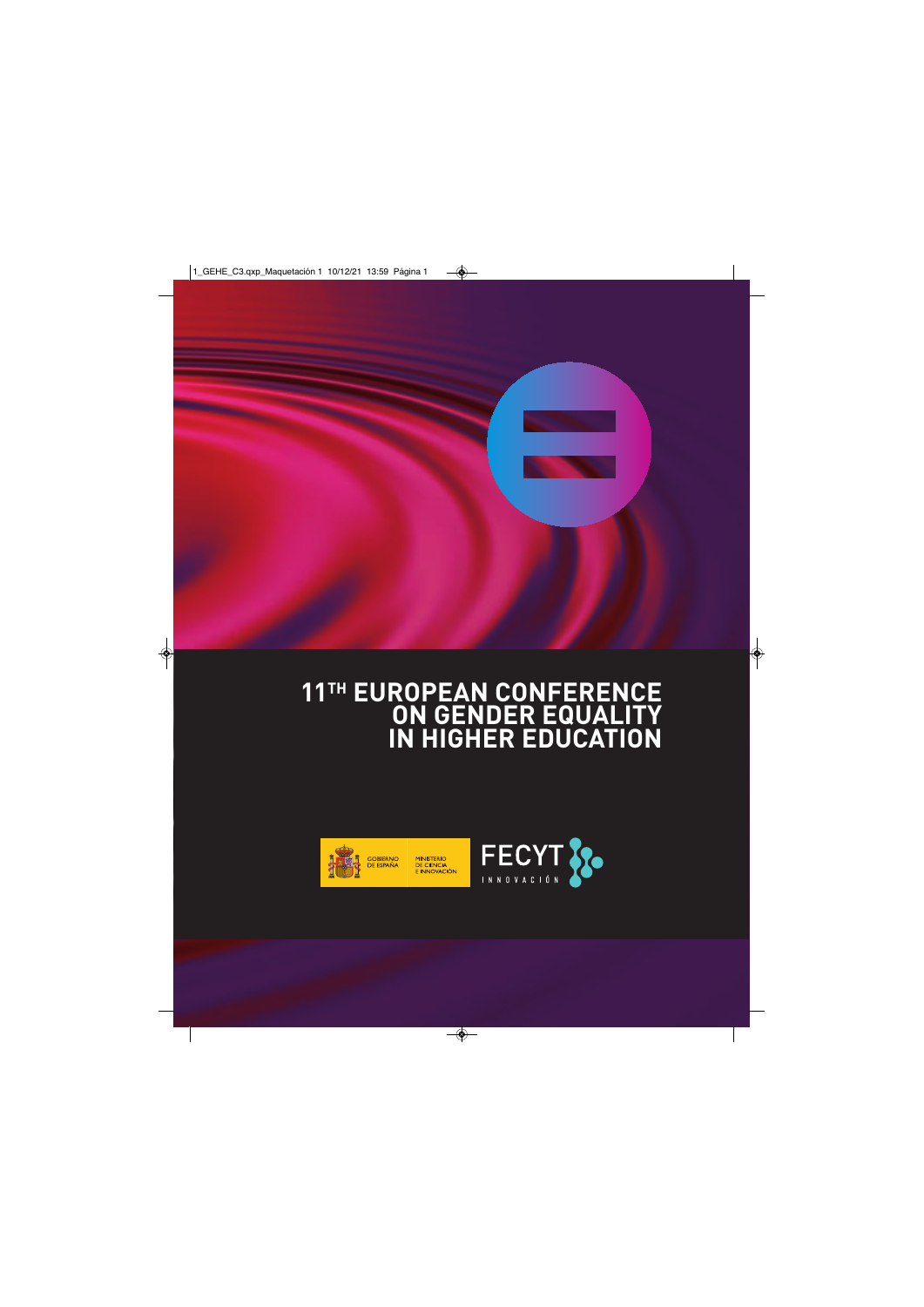#### **Coordination:**

Spanish Foundation for Science and Technology (FECYT)

**Edition and Design:** Divulga, SL

**e-NIPO:** 831210316

Publication included in the editorial program 2021 of the General Technical Secretariat of the Ministry of Science and Innovation.

**General catalog of official publications:** https://cpage.mpr.gob.es

#### **The XI Conference on Gender Equality in Higher Education** was organised by:

Ministry of Science and Innovation Ministry of Universities Universidad Politécnica de Madrid (UPM) Spanish Foundation for Science and Technology (FECYT)

#### **With the collaboration of:**

Institute of Women

#### **Follow us in**



[@FECYT\\_Ciencia](https://twitter.com/FECYT_Ciencia) 



[www.facebook.com/fecyt.ciencia](https://www.facebook.com/fecyt.ciencia) 



[@FECYT\\_Ciencia](https://www.instagram.com/fecyt_ciencia/) 

<https://www.youtube.com/FECYT>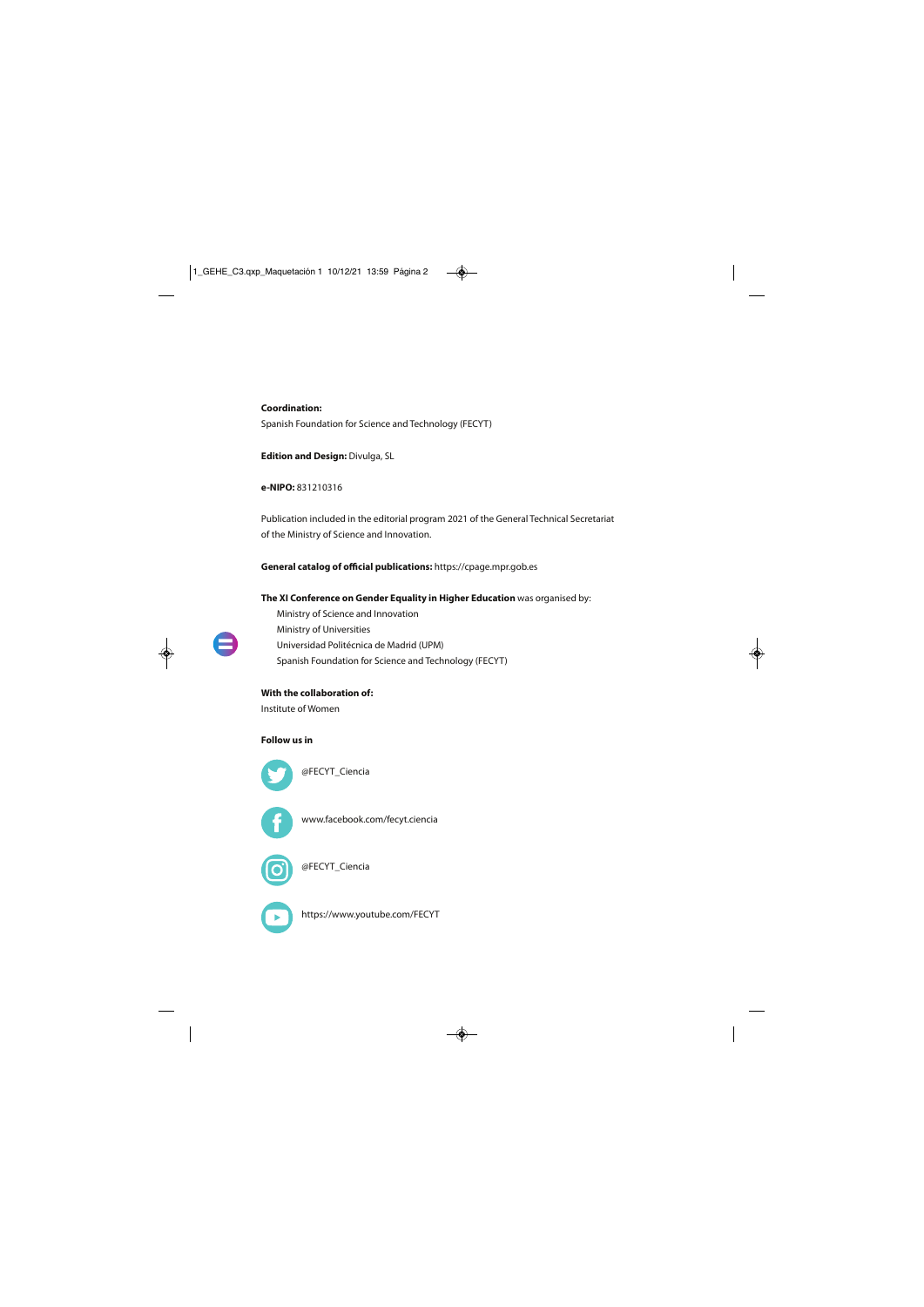# **CONTENTS**

| Introduction                                                          | 4   |
|-----------------------------------------------------------------------|-----|
| Welcome by authorities                                                | 6   |
| Diana Morant, Minister of Science and Innovation                      | 7   |
| Guillermo Cisneros Pérez, Rector of Universidad Politécnica de Madrid | 8   |
| Imma Aguilar, Director of Fecyt                                       | 9   |
| Opening Lecture                                                       | 10  |
| Round Table                                                           | 13  |
| Closing Lecture                                                       | 16  |
| <b>Closing Remarks</b>                                                | 18  |
| <b>Abstracts: Oral Communications</b>                                 | 20  |
| <b>Abstracts: Poster</b>                                              | 196 |
| Abstracts: Simposia                                                   | 234 |

# e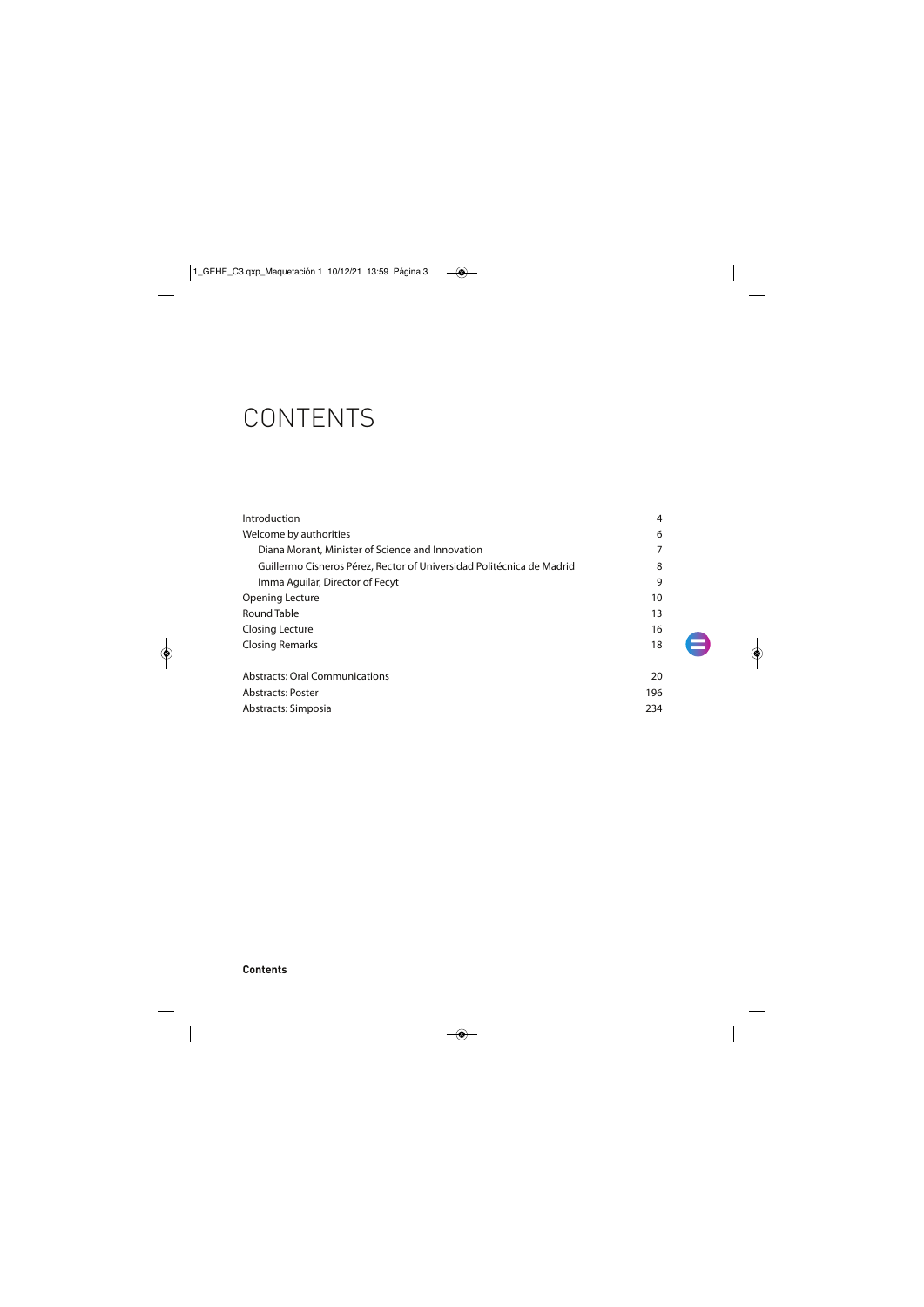These studies present several singularities that deserve to be highlighted and reflected upon:1. In spite of being a discipline on which many other sciences and engineering are based, it is little known, even at this time.2. It is a very transversal field of knowledge in which different cultures mix and converge through the variety of science and engineering disciplines.3. The first promotion of graduates of this degree was completely female, a surprising fact in an engineering field. This document evaluates publicly available data on the demography of Materials Engineering programs in Spain to try to explain the evolution of female graduates versus the general trend in engineering. The results obtained show a negative trend towards equality of vocations in this field, in spite of its initial tendency towards equilibrium. For this reason, the author has been developing an initiative for the promotion of STEM vocations directed towards the field of Materials Engineering among pre-university students for the last three years. Nowadays, we have some preliminary results that show that using the rich world of Materials in Science Fiction and Superheroes can help to awaken interest in this field among our young women.

### **EUFEM and its Vindications for the Improvement of the System of Knowledge. Teaching**

**San Segundo, Rosa; Montero, Pilar; Lameiras, María; Sales, Dora; Palomo Cermeño, Eva; Ávila Bravo-Villasante, María; Torres, Concepción; Sánchez de Madariaga, Inés** 

UC3M

**topics:** INTEGRATION OF THE GENDER DIMENSION IN UNIVERSITY TEACHING (UNDERGRADUATE, POSTGRADUATE AND PRE-DOCTORAL TRAINING)

**↳ Keywords:** EUFEM, equality, gender equality, higher education teaching, degree, doctorate, postgrade, feminist theories, gender perspective

The aim of this symposium is to present the main themes of the EUFEM agenda in the field of research. EUFEM (University Platform of Feminist and Gender Studies, in Spain) has promoted since its creation the integration and recognition of the gender dimension in the content of research, knowledge transfer and innovation. Although important steps have been taken in recent years in this regard, there are still obstacles to be surpassed. Until then we will not be able to talk about a knowledge system that is fair, balanced and on equal terms and opportunities for women. In this symposium we propose to make a critical review